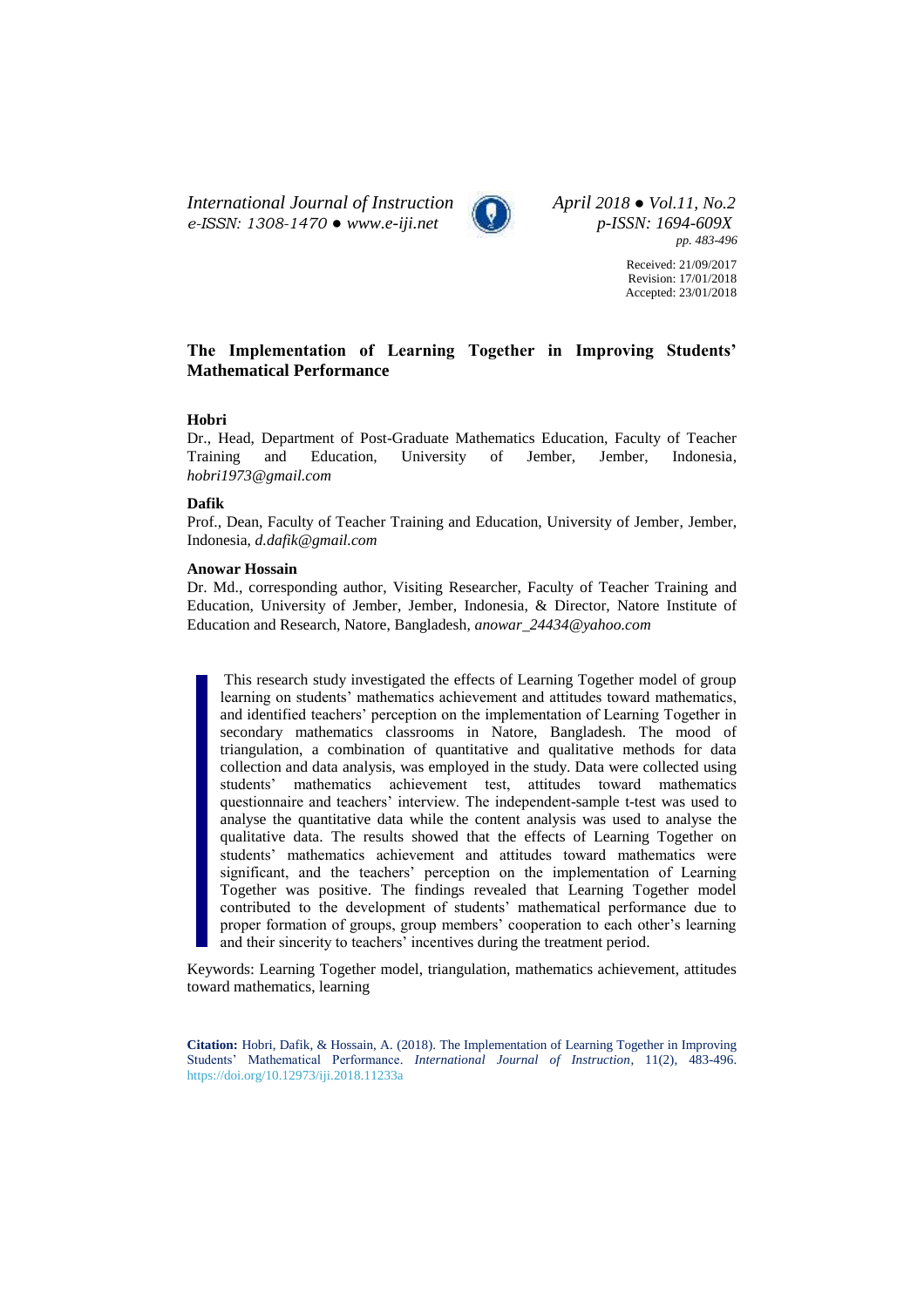# **INTRODUCTION**

Learning Together model of group learning is well documented as an effective teaching and learning method in mathematics education at primary, secondary and tertiary levels. The term group learning is widely known as cooperative learning that refers to working together in small groups to achieve a common goal. According to Johnson and Johnson (1994), group learning is an instructional method in which students are grouped in small learning teams and work in cooperation with each other to perform a task presented by the teacher. Group learning is a mood of learning in which students of different levels of ability work together in small groups to reach a common goal, that is, all will go together and nobody will be behind. Group learning is a Learning Together to help each other, share with each other and facilitate each other's learning to achieve a shared goal. Johnson and Johnson indicate that Learning Together requires elements of positive interdependence, individual accountability, face-to-face interaction, appropriate use of group skills and group processing to achieve the best group results by means of mutual assistance among the group members. All the members of the group must work on the task assigned by the teacher and each is aware that the success or failure of each individual will affect the result of the whole group. Rimmerman (2004) referred to Johnson and Johnson's work as the modern era of group learning. Their model of group learning is known as Learning Together can be applied to any discipline and grade level.

In Bangladesh, secondary school certificate (SSC) is the first major public examination faced by the students after completion of two years of secondary education. The SSC is an indicator of the quality of secondary education but no students from 24 schools passed in SSC examination in 2014 (BISE, 2014) and in which most of them failed in mathematics. This failure rate indicates deficiency in teaching of mathematics. According to Hossain et al. (2013), to minimize the failing rate in SSC examination, teachers should find ways to enhance students' learning. In their study they found group learning is effective in teaching and learning mathematics. Samad (2005) reported based on a sample of Bangladesh secondary students' mathematical performance that teachers are familiar with conventional mode of thought and teaching; teachers' teaching strategies based on their individual creativity. He commented that this traditional teaching strategy has negative impact in students' performance in SSC examination. He stresses the need of involvement of secondary teachers with those methods of teaching which have positive impact in students' academic performance.

There are many methods of teaching and learning, of them, group learning is important because group learning has been a subject of interest to many researchers and at the secondary school level, there is a substantial body of literature supporting the idea that students can attain higher achievement, especially in mathematics, through Learning Together in groups. Zakaria et al. (2010) embarked on a study to determine the effects of group learning on students' mathematics achievement and attitudes toward mathematics. They found that group learning improved students' mathematics achievement and attitudes toward mathematics. They concluded that group leaning improved students' performance in mathematics and teachers in educational institutions who teach mathematics need to be aware of the importance of group learning and thus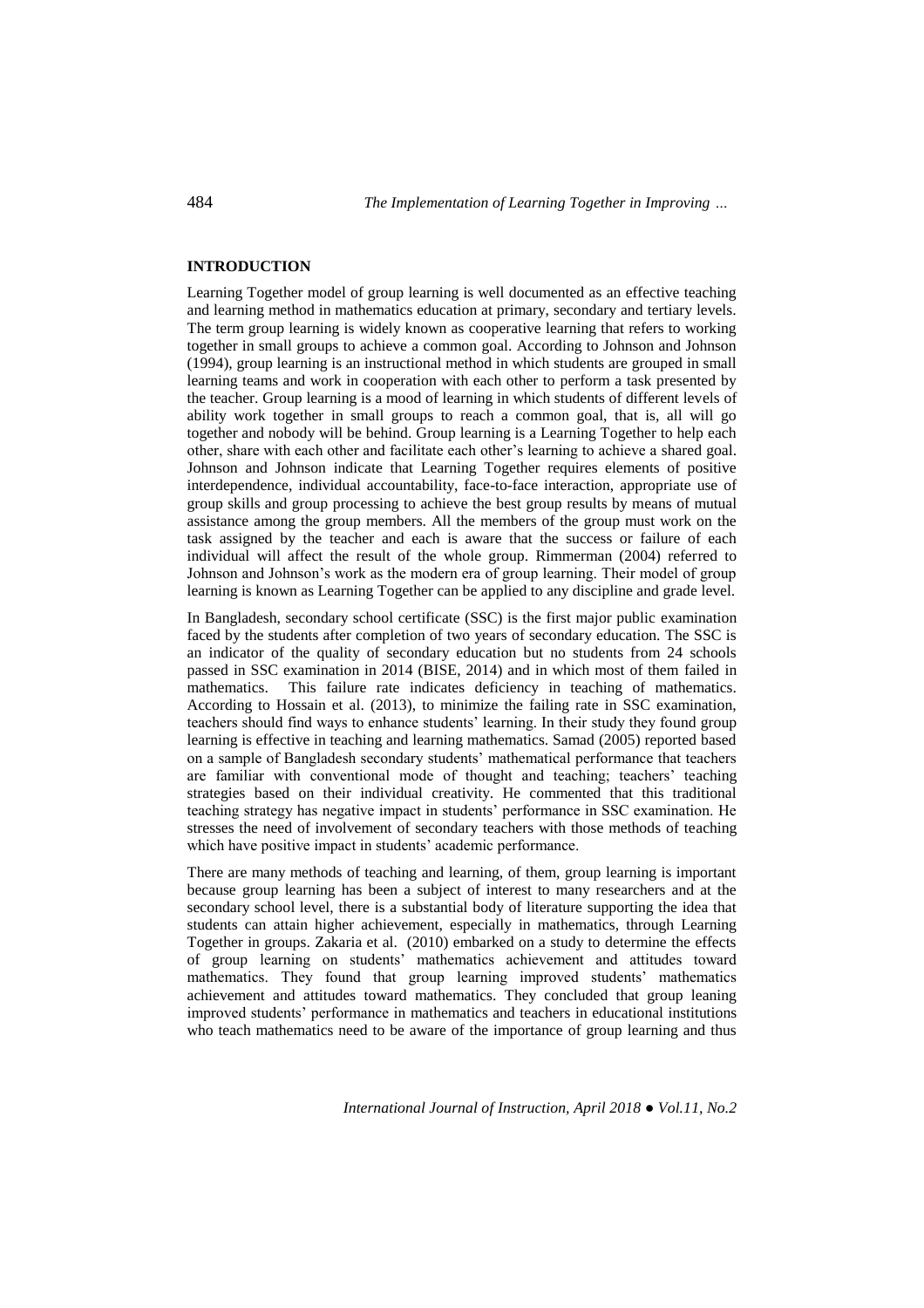# *Hobri, Dafik & Hossain* 485

changing the practice of conventional teaching method to group learning method. Similarly, Alabekee et al. (2015) examined the effects of group learning on students' achievement in mathematics. They found that the performance of experimental students of group learning was better than the conventional students of traditional way of teaching in improving their achievement in mathematics. Likewise, Tran (2013) investigated the effects of group learning on students' mathematics achievement and attitudes toward mathematics in secondary level and found that group learning had a positive effect in developing students' achievement in mathematics and promoting their attitudes toward mathematics. Ozsoy and Yildiz (2004) among others conducted an experimental research on the use of group learning in mathematics. They investigated the effects of Learning Together, a group learning strategy, on mathematics achievement. In the study, the control group received traditional mathematics instruction, while the experimental group received mathematics instruction using Learning Together model of group learning. The researcher used the pre-test and posttest design and compares mean scores. Results revealed a significant difference in favour of the Learning Together of group learning techniques. Gubbad (2010) carried out a study on the implementation of group learning in mathematics classrooms. The students were divided randomly into two groups. The experimental group students were taught using group learning model while the control group students were taught using lecture method. The findings revealed the group learning model had a significant effect on mathematics achievement. Gokkurt et al. (2012), in their experimental study, compared the effects of Learning Together model with traditional teaching method on students' mathematics achievement in secondary level and they found that Learning Together students outperformed the traditional teaching students on their performance in mathematics. Other studies had similar findings that group learning has produced positive effects on mathematics achievement and attitudes toward mathematics reported by Barbato (2000), Effandi (2003) and Martin (2005). Hence this research study aimed at identifying the effects of Learning Together model of group learning on students' mathematics achievement and attitudes toward mathematics, and investigating teachers' perception on the implementation of Learning Together in selected secondary schools in Natore, Bangladesh. The objectives of this study were:

- 1. To examine the effects of Learning Together on students' mathematics achievement.
- 2. To identify the effects of Learning Together on students' attitudes toward

mathematics.

3. To identify the teachers' perception on the implementation of Learning Together.

### **Importance of the Study**

The important parts of this research study are as follows:

1. In this research study the experimental students are taught using Learning Together model and it is found that Learning Together contributes to the improvement of students' mathematics achievement and attitudes toward mathematics.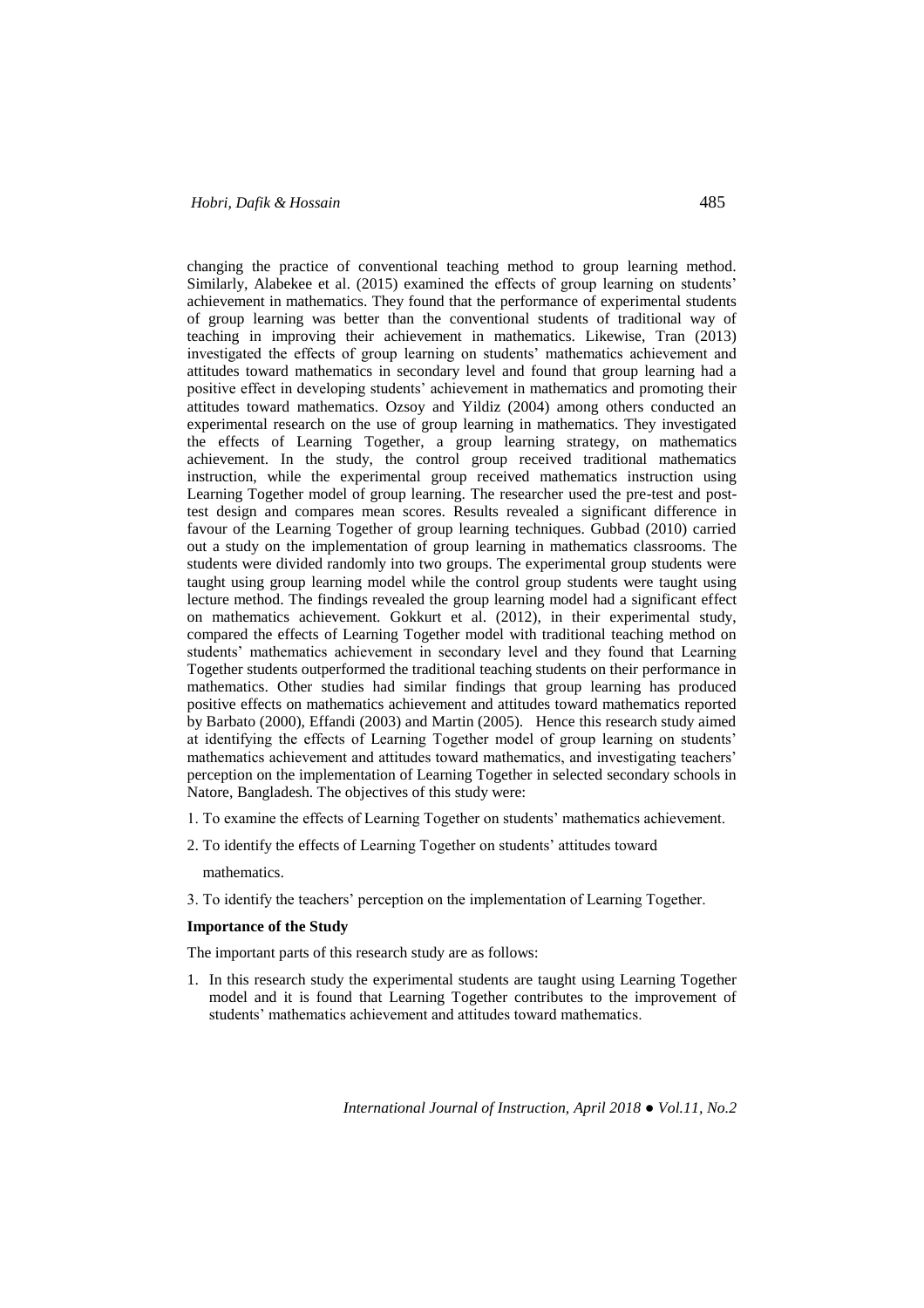- 2. This research study identifies that better students help their weaker group mates in the Learning Together environment to solve their mathematical problems in the aim of achieving shared performance in mathematics.
- 3. In this research study the experimental teachers implement Learning Together in their teaching instruction upon observing students' better performance in mathematics.
- 4. This research study is a contribution to secondary schools for promoting students' mathematical performance in SSC examination.
- 5. This research study suggests teacher education institutions to include Learning Together as a part of their curriculum content.
- 6. This research study encourages future studies on the importance of implementing Learning Together model in primary, secondary and tertiary levels by looking closer at the students' mathematical performance and teachers' perception in this study.

### **METHOD**

# **Research Design**

To examine the effects of Learning Together of group learning on students' mathematics achievement and attitudes toward mathematics, and to identify the teachers' perception on the implementation of Learning Together, the researcher conducted this research study in selected secondary schools in Natore, Bangladesh. The research study employed both the quantitative and qualitative methods for data collection and data analysis. To obtain the research objectives, the researcher utilized the mode of triangulation. Social science researchers like Miles and Huberman (1994), and Sechrest and Sidani (1995) have supported the combination of quantitative and qualitative data collection techniques in conducting research, and noted that both could be complement and supplement each other. Cohen et al. (2002) also emphasize the advantages of triangulation by stating that triangular techniques attempt to explain more fully the richness and complexity of human behaviour by making use of both quantitative and qualitative data.

To obtain the three research objectives, the research study was conducted into two parts: (i) quantitative research method and (ii) qualitative research method. In the first part, the quantitative research method used was a quasi-experimental design. The quantitative research method was used to obtain the first two research objectives.

The second part of the study focused on the qualitative research method that involved interviewing the mathematics teachers. The qualitative research method was used to address the third research objective.

To investigate the effects of Learning Together model of group learning in comparison to conventional teaching, the study employed a quasi-experimental 'Equivalent control group with pre-test and post-test' (Berg & Latin, 1994; Campbell & Stanley, 1963) design. The equivalent control group refers to the elements that no characteristics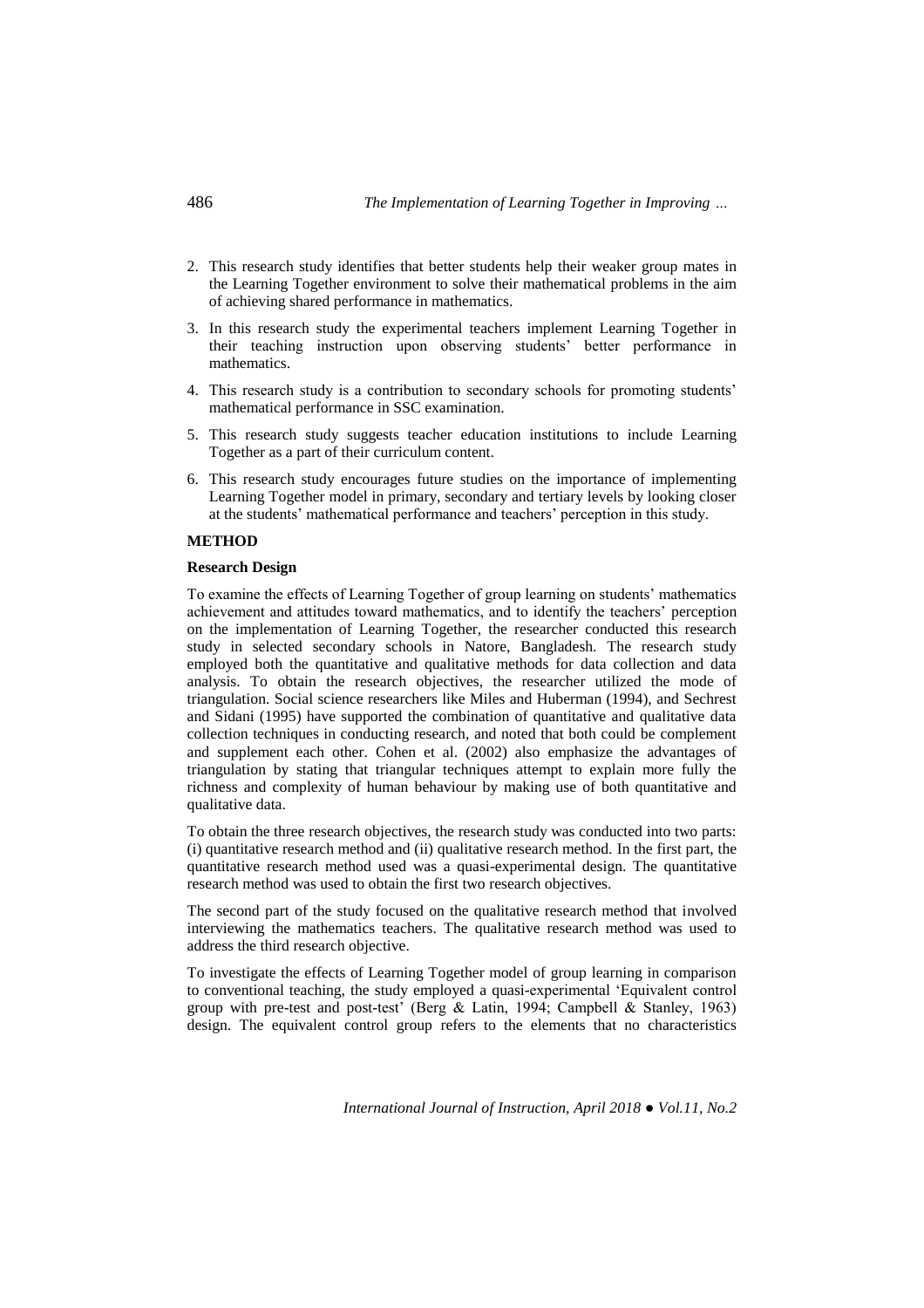between two groups had a different expected value. Prior to the experimental treatment, two groups should be similar in every respect. An initial observation (e.g., a pre-test) can confirm that the two groups are at least similar in terms of the dependent variables under investigation. If, after one group has received the experimental treatment, we then find group differences with respect to the dependent variable, we might reasonably conclude that the post-treatment differences probably the result of that treatment (Leedy & Ormrod, 2001). In this study, the preliminary pre-test was conducted on students' mathematics achievement and attitudes toward mathematics in both the control and experimental groups, and the results illustrated that both groups were equivalent in terms of the students' mathematics achievement and attitudes toward mathematics prior to the treatment. In addition, the participants for both groups were equal at the pre-treatment stage, their performance in both experimental and control groups were equivalent and they started out equal before the treatment strategy was given.

The quasi-experimental design compared a control group of conventional teaching method with an experimental group using group learning based on the Learning Together model of Johnson and Johnson (1994). Learning Together is a group learning strategy developed by Johnson and Johnson (1994) to improve students' mathematics achievement and attitudes toward mathematics. The Learning Together model consists of five elements are as follows:

- 1. Positive interdependence: All members in a group cannot succeed unless everyone succeeds, ie, group members are interdependent on each other's learning and the success of an individual member is the success of other members of the group.
- 2. Individual accountability: Group members are accountable for achieving their shared goal and each member is responsible toward contributing his or her share of work in the group.
- 3. Face-to-face interaction: Group members should continue help, share, encourage and support each other's efforts to reach a common goal.
- 4. Interpersonal and small-group skills: Group members should be aware of interpersonal and small-group skills such as leadership, decision making and trust building for communication and managing conflict among group members for the benefit of greater success.
- 5. Group processing: Group members should act upon group processing to check their degree of success and reflect how well the group is functioning to reach a common aim. Every group member should acknowledge each other's effort in the group activities to achieve a shared goal.

Students in the experimental group were taught the mathematical contents using these five elements as guidelines under the Learning Together treatment while students in the control group were taught the same mathematical contents using conventional teaching method during the study. Table 1 shows a quasi-experimental design and Figure 1 shows the mode of triangulation. In Table 1, A represented the experimental group while B represented the control group.  $O_1$  represented the pre-test while the post-test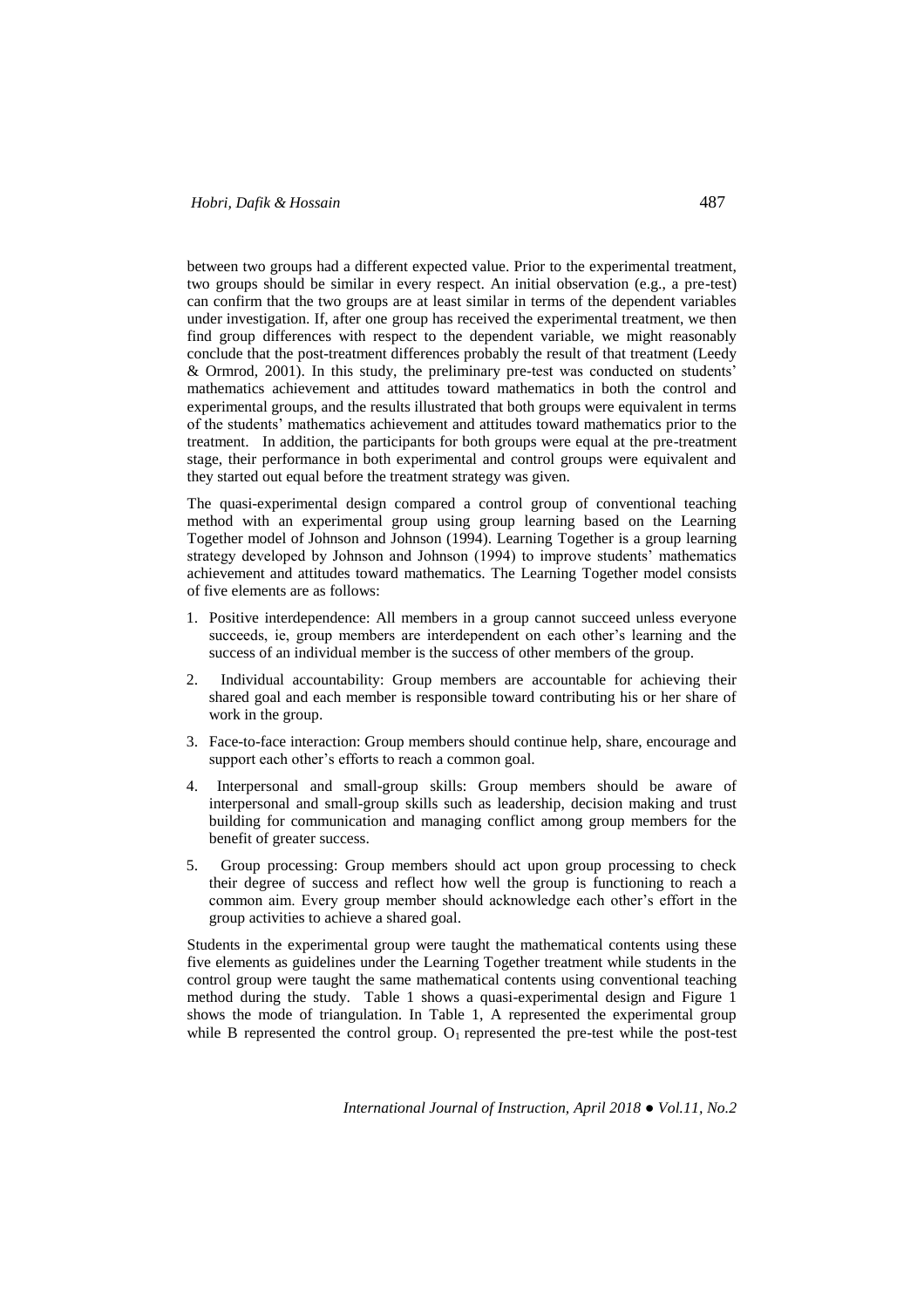was represented as  $O_2$  for the experimental and control groups respectively. The Learning Together treatment was represented as X.

| Table 1    |          |                                                        |           |
|------------|----------|--------------------------------------------------------|-----------|
|            |          | Equivalent pre-test and post-test control group design |           |
| Group      | Pre-test | <b>Treatment</b>                                       | Post-test |
|            |          | X                                                      | J۵        |
| $(n = 56)$ |          |                                                        |           |
| в          |          |                                                        | υ,        |
| $(n = 56)$ |          |                                                        |           |

To identify the mathematics teachers' perception on the implementation of Learning Together of group learning in the mathematics classrooms, the researcher conducted interview with the experimental teachers. Figure 1 shows the mode of triangulation where qualitative data were triangulated with quantitative data to find out the effects of Learning Together on students' mathematical performance.



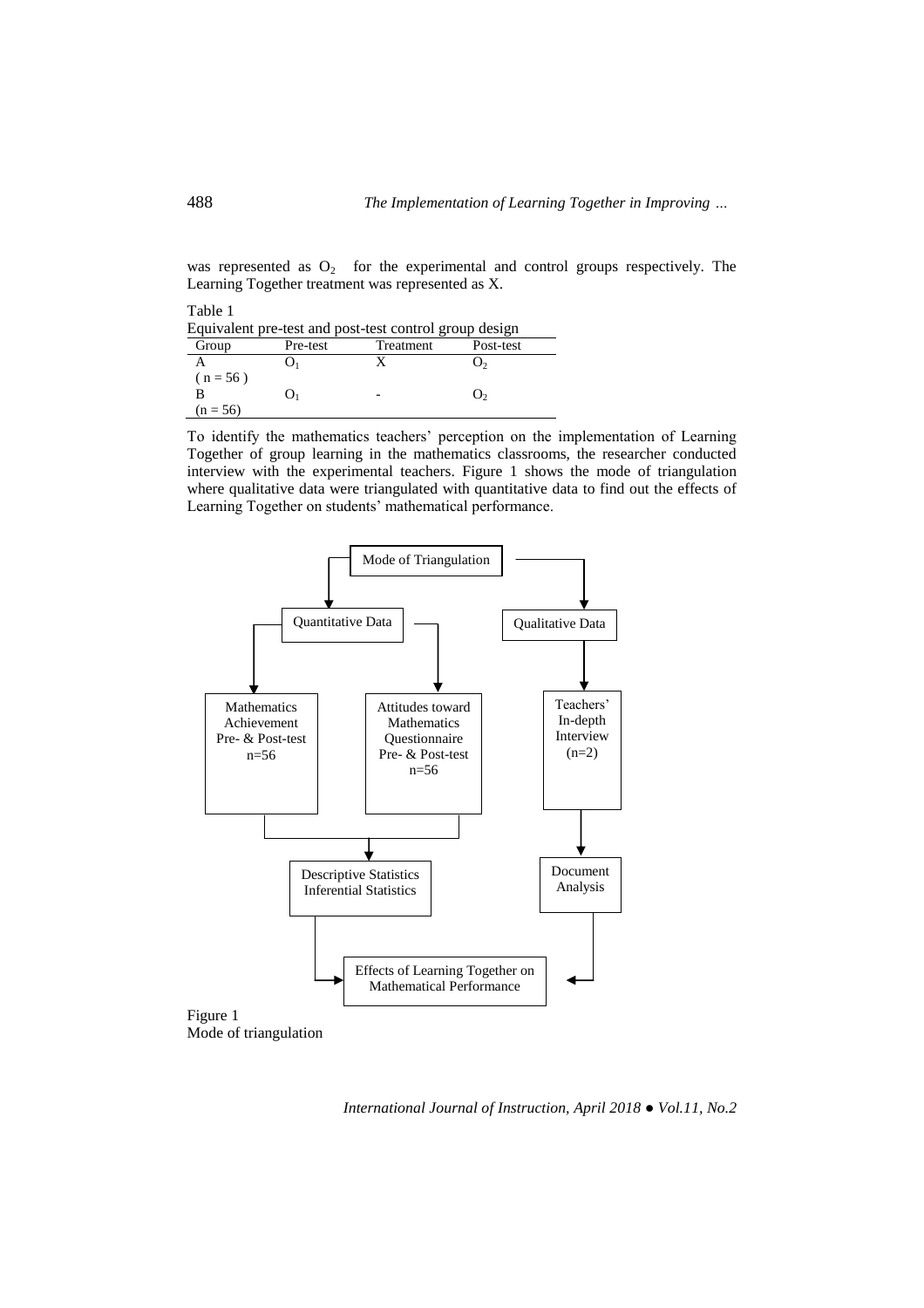### **Participants**

The participants under this research study were the Grade 9th students of selected secondary schools in Natore, Bangladesh. Prior to implementation of the study, the researcher obtained permission from the District Education Officer of Government of the People's Republic of Bangladesh for conducting this study. Dharabarisha High School and Sher-e-Bangla High School were randomly selected and approved by the District Education Officer to carry out this study. A total of 112 full-time students from 2 secondary schools constituted the sample, of them, 56 students for experimental group and the other 56 students for control group were randomly selected. Out of the 56 experimental group students, 29 were male and 27 female students. Of the control group students, 30 were male and 26 female students. In sum, there were 59 male and 53 female students who made up the total of 112 students participated in the study. Each experimental school comprised two sections in which Section-I was represented as the experimental group while Section-II represented the control group in Grade-9 mathematics classrooms as per the directives of the Headmasters of the sample schools. The duration of this study was five months from  $1<sup>st</sup>$  of January to  $31<sup>st</sup>$  of May 2015.

#### **Instruments**

The instruments used in this study were students' mathematics achievement test, attitudes toward mathematics questionnaire and teachers' interview.

Participants were taught the contents of mathematics curriculum, which was selected from the secondary mathematics textbook, such as algebraic expression consisting of unit 3.1, 3.2, 3.3, 3.4 and 3.5; geometric theorem of unit 6 and 7; trigonometric ratio of unit 9.1 and 9.2 during the treatment period. Students' mathematics achievement test was designed following the mathematical contents taught in the experiment. The students' mathematics achievement test is divided into two parts: part A and part B. Part A is concerned with demographic data of the participants namely gender and serial number while Part B solicited the students' mathematics achievement test comprising a 10-item of open-ended questions.

The researcher employed a 20-item questionnaire adapted by Fennema and Sherman (1976) to measure students' attitudes toward mathematics. The students' attitudes toward mathematics questionnaire are also divided into two parts: part A and part B. Part A is concerned with demographic data of the respondents namely gender and serial number. Part B solicited the students' attitudes toward mathematics questionnaire. A full-scale of 20-item questionnaire were designed on a 5-point Likert scale, with  $1 =$ strongly disagree,  $2 =$  disagree,  $3 =$  undecided,  $4 =$  agree and  $5 =$  strongly agree.

Content validity for the instruments, ie, students' mathematics achievement test, students' attitudes toward mathematics questionnaire and teachers' interview were determined through the consensus of the experts in the relevant field. The instruments used in this study were content validated by a professor of mathematics, University of Dhaka and a professor of mathematics, University of Rajshahi. These instruments were pilot tested to suit the objectives of the study. A few changes made in the questions following the experts' remarks and finally these instruments were set for the formal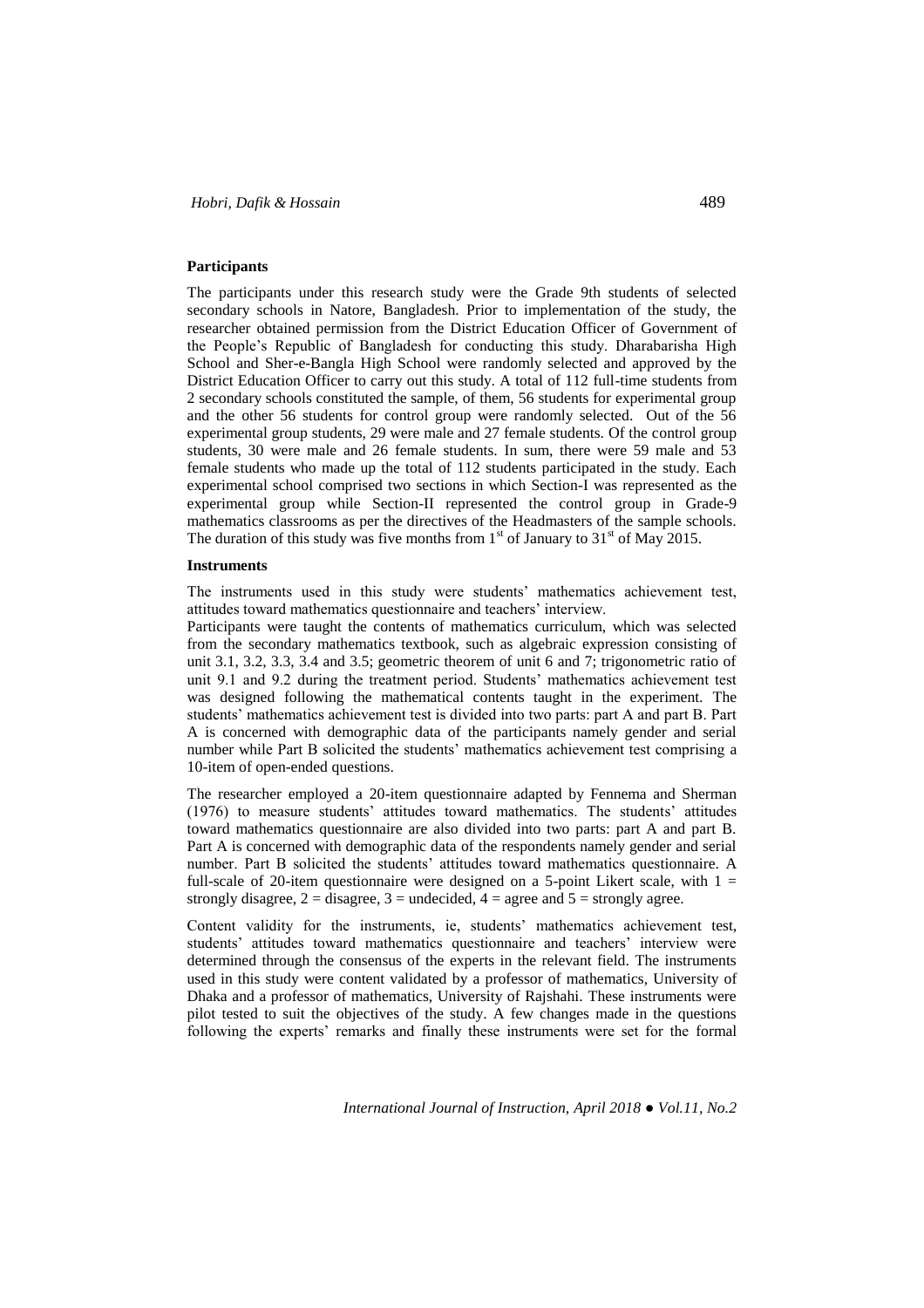study after the approval of District Education Officer with the Government of Bangladesh.

The reliability of mathematics achievement test was calculated by using Kuder-Richardson 20 formula. The K-R 20 reliability coefficient of mathematics achievement test was .73. The reliability of the items in the students' attitudes toward mathematics questionnaire was determined by computing the Cronbach's Alpha reliability index. The item analysis was also carried out to measure the correlation coefficient of all the items. The Cronbach's Alpha reliability coefficient of the students' attitudes toward mathematics questionnaire was .81.

### **Data Collection and Data Analysis**

The students in both the experimental and control groups completed the pre-test and post-test of students' mathematics achievement and attitudes toward mathematics. These quantitative data were coded using statistical software SPSS. These quantitative data were treated as interval scale in this research. As for qualitative data, the researcher conducted semi-structured interview with 2 experimental teachers (T1  $\&$  T2) in the form of verbatim transcript.

Descriptive and inferential statistics were used to analyse the quantitative data while content analysis was employed to analyse the qualitative data. Demographic information of the participants such as frequency, mean and standard deviation were summarized using descriptive statistics. And to test the hypothesis, inferential statistics, ie, independent-sample t-test was administered. Since the participants in control group were of different individuals with those of the experimental group, the data was independent, therefore, the independent-samples t-test was done to find out the effects of Learning Together on students' mathematics achievement and attitudes toward mathematics between experimental and control groups (Hinton et al., 2004). The independent-sample t-test was used to compare the mean scores of two groups to find out any significant difference at .05 alpha level.

### **FINDINGS**

The results are reported in light of the objectives of this research study as mentioned earlier. To examine the effects of Learning Together of group learning on students' mathematics achievement, independent-sample t-test was used to analyse pre-test and post-test mean scores of students in experimental and control groups. The preliminary assumption of the independent-sample t-test was determined through checking the normality of data. The students' mathematics achievement pre-test and post-test scores were recorded for each of the 112 students. The distribution of pre-test had skewness of .05 and for post-test skewness of .03. Since the skewness was between -1 and +1, the distribution was normal (Morgan et al., 2001). The second check for normality that skewness divided by standard error of skewness should be between negative two and positive two (SPSS, 1999). Skewness of pre-test and post-test divided by its standard error was .22 and .14 confirmed the normality. As depicted in Table 2, the pre-test mean score for the experimental group was  $10.98$  (SD = .70) and that of control group was 10.94 (SD = .72). The difference between mathematics achievement pre-test mean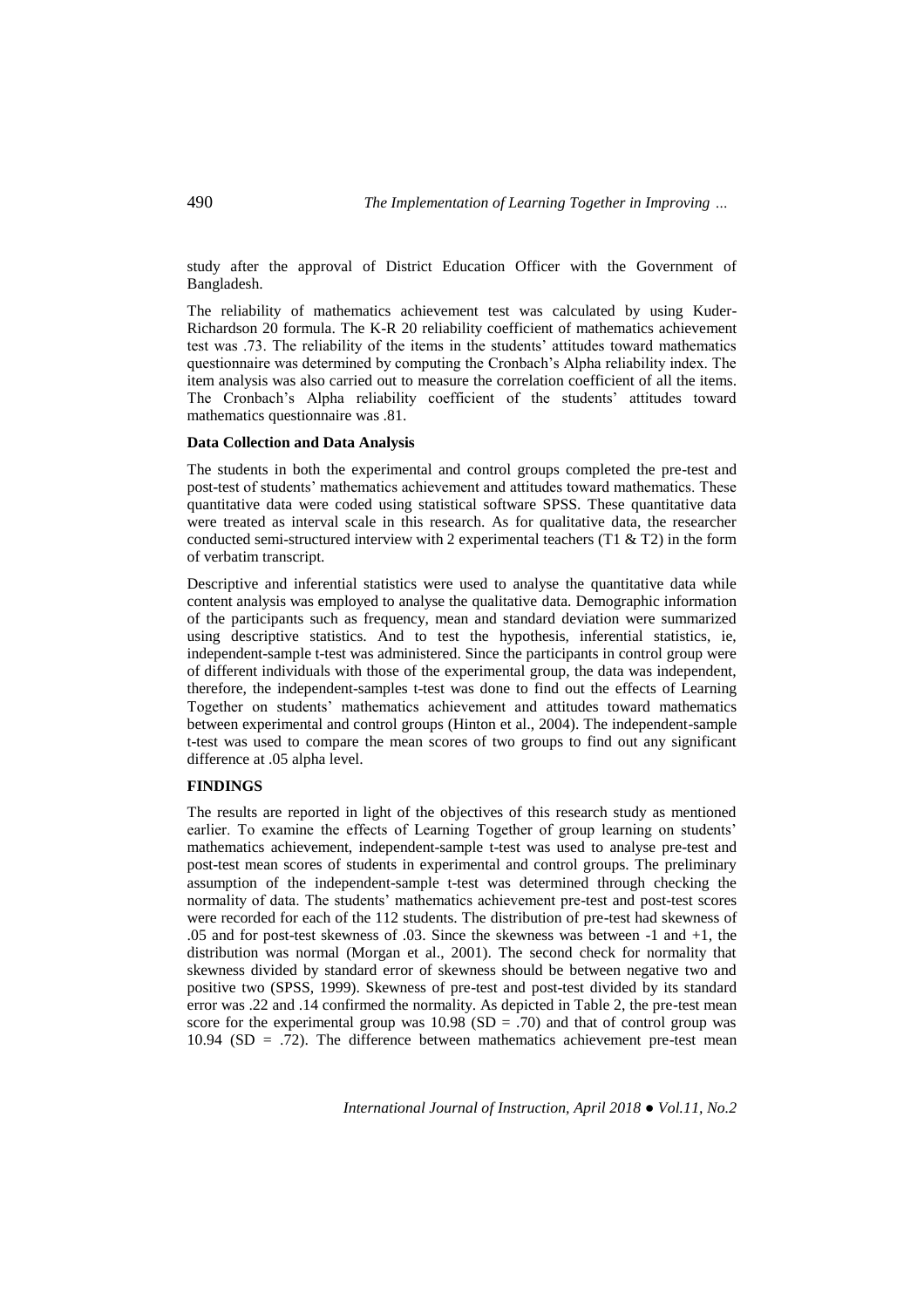scores of two groups  $[t(110) = .26, p > .05]$  is not significant at 0.05 alpha level. This suggests that performance of both groups were equivalent at the start of this study.

Table 2

Students' mathematics achievement pre-test mean scores between experimental and control groups are compared using independent-sample test

| Group                     | Mean  |  | df | $Sig(2-tailed)$ |
|---------------------------|-------|--|----|-----------------|
| <b>Experimental Group</b> | 0.98  |  |    |                 |
| Control Group             | 10.94 |  |    |                 |

Table 3 shows the post-test mean score of experimental group is  $22.05$  (SD = 1.63) which is higher than the post-test mean score,  $17.16$  (SD = 1.53) of control group. The difference between these two post-test means was significant [t (110) = 16.33,  $p < .05$ ] in favour of the experimental group which revealed that the students' mathematics achievement of experimental group was significantly better than control group.

### Table 3

Students' mathematics achievement post-test mean scores between experimental and control groups are compared using independent-sample t-test

| Group                     | Mean  |      |       | $Sig(2-tailed)$ |
|---------------------------|-------|------|-------|-----------------|
| <b>Experimental Group</b> | 22.05 | 1.63 | 16.33 |                 |
| Control Group             | .16   | 1.JJ |       |                 |

To identify the effects of Learning Together of group learning on students' attitudes toward mathematics, independent-sample t-test was also used to analyse pre-test and post-test mean scores of students in experimental and control groups. To check the assumption of normality of data for students' attitudes toward mathematics, pre-test and post-test scores were also recorded for each of the 112 students. The distribution had a skewness of -.38 for pre-test and skewness of -.01 for post-test. The distribution of pretest and post-test was considered normal due to its skewness between -1 and +1 (Morgan et al., 2001). The other check for normality using SPSS recommendation that skewness divided by standard error of skewness were -.65 and -.05 confirmed the normality (SPSS, 1999). As pre-test mean scores of experimental and control groups are described in Table 4, the mean score for the experimental group was  $2.87$  (SD = .71) and that of control group was  $2.89$  (SD = .75). The difference between students' attitudes toward mathematics pre-test mean scores of two groups  $[t (110) = -12, p > .05]$  is not significant at .05 alpha level. This indicates that students' attitudes toward mathematics of both groups were similar at the beginning of this study.

# Table 4

Students' attitudes toward mathematics pre-test mean scores between experimental and control groups are compared using independent-sample t-test

| Group                     | Mean |  |         | $Sig(2-tailed)$ |
|---------------------------|------|--|---------|-----------------|
| <b>Experimental Group</b> | 2.87 |  | $110 -$ | .89             |
| Control Group             | 2.89 |  |         |                 |

As shown in Table 5, the mean of the experimental group,  $M = 4.46$  (SD = .50) was greater than that of the control group,  $M = 3.55$  (SD= .50) which indicates a significant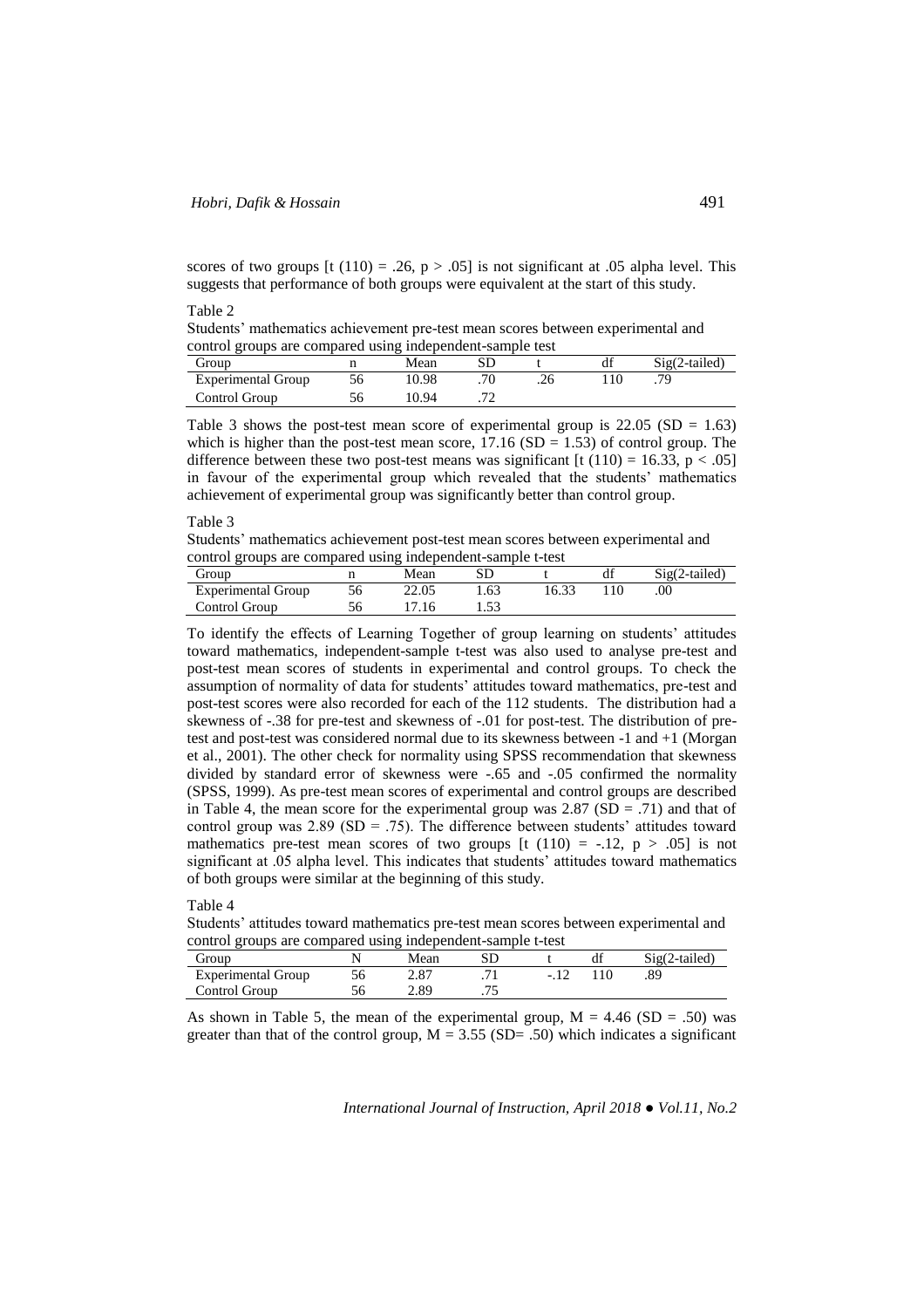difference [t (110) = 9.59,  $p < .05$ ] between these two post-test mean scores in favour of the experimental group that reveal that the experimental group showed improvement in students' attitudes toward mathematics in comparison to control group.

| Tavit J                                                                               |
|---------------------------------------------------------------------------------------|
| Students' attitudes toward mathematics post-test mean scores between experimental and |
| control groups are compared using independent-sample t-test                           |

| Group                     | Mean |      | $Sig(2-tailed)$ |
|---------------------------|------|------|-----------------|
| <b>Experimental Group</b> | 4.46 | 9.59 | .00             |
| Control Group             | .    |      |                 |

To identify the teachers' perception on the implementation of Learning Together, the researcher conducted interview with two mathematics teachers who taught the experimental group of Learning Together. In order to address the ethical issues of preserving anonymity of the two participants and maintaining confidentiality of data, they were identified as Teacher 1 (T1) and Teacher 2 (T2) in the following report. The data which derived from the interview are discussed below:

The mathematics teachers in the experimental schools made comments on the students' characteristics that the students in the mathematics classrooms to be generally shy and inactive in the beginning of the experiment. According to them, the students were unwilling to talk. T1 pointed that the students were shy during the group activity. Below are the excerpts made by the teachers:

"... they were hesitate to speak" (T1). Because they did not facilitate each other's learning in the form of groups to solve their mathematical problems earlier.

"... they look inactive ... they don't understand" (T2). Because they are not given incentives to help each other's knowledge to achieve a shared goal under Learning Together condition earlier.

The mathematics teachers of experimental schools agreed that the students lacked confidence especially at the start of the Learning Together treatment. The experimental teachers, both of them, agreed that the condition was transitory. T1 said that once they are familiar with Learning Together of group learning "… they get confidence" (T1). Similarly, T2 agreed that "... after Learning Together introduction I found them active" (T2).

So although the students started with being shy at the beginning, they changed after they became familiar with Learning Together and had more confidence. The teachers commented that Learning Together of group learning contributed to the change of students' quality from being shy to become more confident students. Low-ability students faced problems in performing their tasks in mathematics. After being familiar with Learning Together they were able to overcome their problems. Below are the excerpts that described the teachers' comments.

"in the beginning they were unable to do..."  $(T1)$ .

"…when they came in touch with Learning Together, it contributes to them to solve their problem…" (T2).

*International Journal of Instruction, April 2018 ● Vol.11, No.2*

 $T_0 h l_0 \zeta$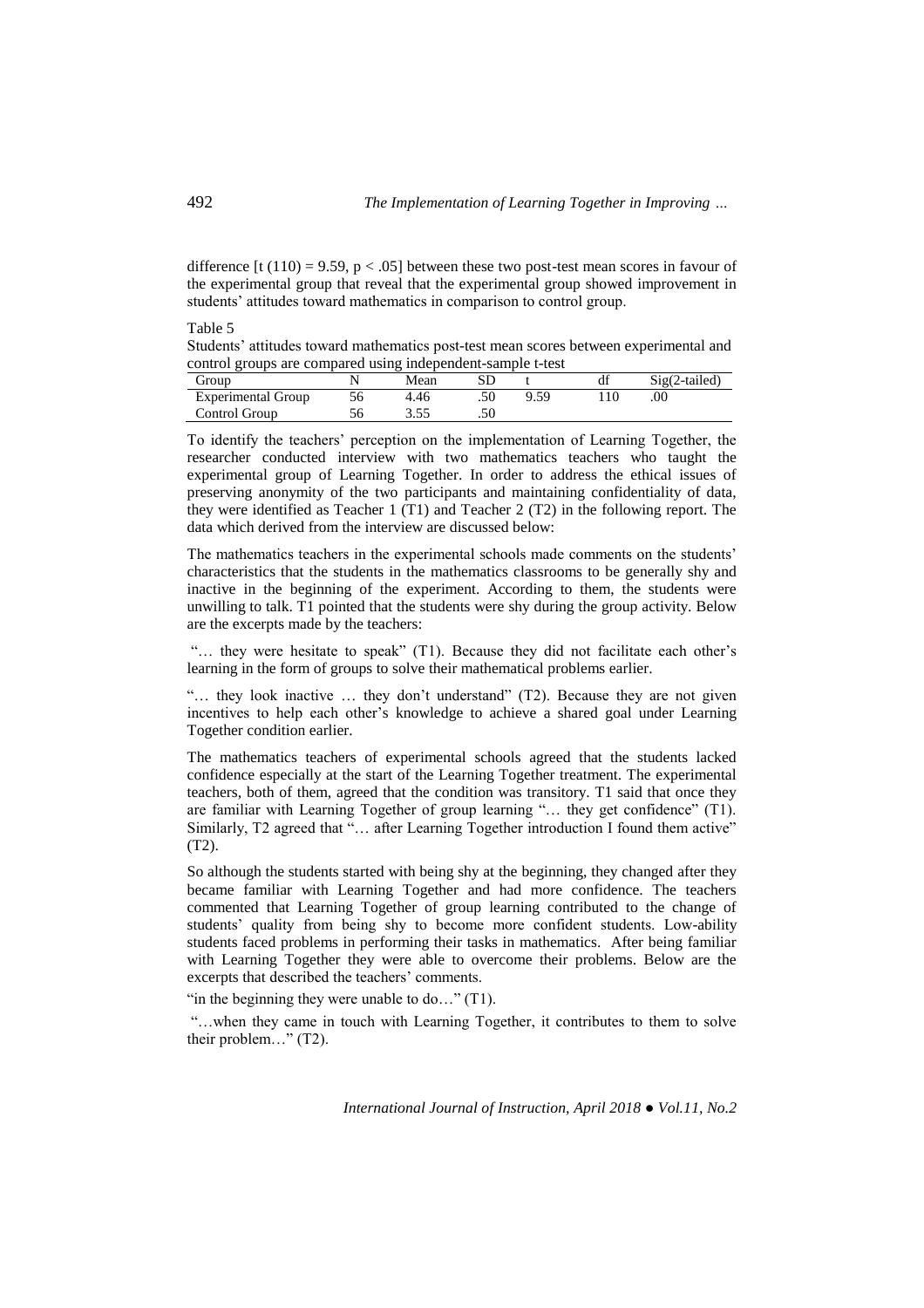Based on these statements, many of the students in the experimental group of this study had underachieved in their mathematics achievement. But when they were familiar with Learning Together of group learning and aware of their responsibility, they solved their mathematical problems.

The teachers' perception toward Learning Together of group learning was positive. When asked to comment on Learning Together, one of the teachers said that it was "I want Learning Together model of group learning to be implemented in secondary school context"(T1). This remark was positive. The following are the records from the interview as to teachers' perception on Learning Together:

"with Learning Together… students can contribute to … can talk without feeling shy" $(T2)$ .

"… students improved their mathematics achievement"(T1).

"… students increased their attitudes toward mathematics"(T2).

# **DISCUSSION**

This study was conducted to examine the effects of Learning Together model of group learning on students' mathematics achievement and attitudes toward mathematics along with an examination of teachers' perception on the implementation of Learning Together in selected secondary schools in Natore, Bangladesh. Findings from this study indicated that Learning Together had significant effects on students' mathematics achievement and attitudes toward mathematics. Students in the experimental group showed significant improvement in their mathematics achievement and attitudes toward mathematics in comparison to control group. The result suggests that the increase of the students' mathematics achievement and attitudes toward mathematics post-test mean scores for the experimental group was due to the significant effects of Learning Together treatment and its strong association with mathematical performance. In the Learning Together environment, students' groups were formed heterogeneously, ie, every group consisted of high-ability and low-ability students, and the better students were given incentives to help the weaker ones to solve their problems to achieve a shared achievement in mathematics. The students in the experimental group were kept under Learning Together condition in which they had the opportunity to help each other, share with each other and facilitate each other's learning to solve their mathematical problems, hence, a significant improvement on mathematical performance was obtained in this study. The findings of the study, therefore, were consistent with the results as reported by Ozsoy and Yildiz (2004) and Gokkurt et al. (2012). The researchers of both studies found that Learning Together of group learning strategy was more effective in comparison to traditional teaching in mathematics teaching and learning. The findings of this study were also consistent with studies by Barbato (2000), Effandi (2003) and Martin (2005). These studies found that the mathematical performance of group learning students had significantly better than traditional teaching students. The findings of the present study were similar to the findings of Tran's (2013) study who found group learning had a positive effect on mathematics achievement and attitudes toward mathematics. The results of present study were also similar to the studies of Zakaria et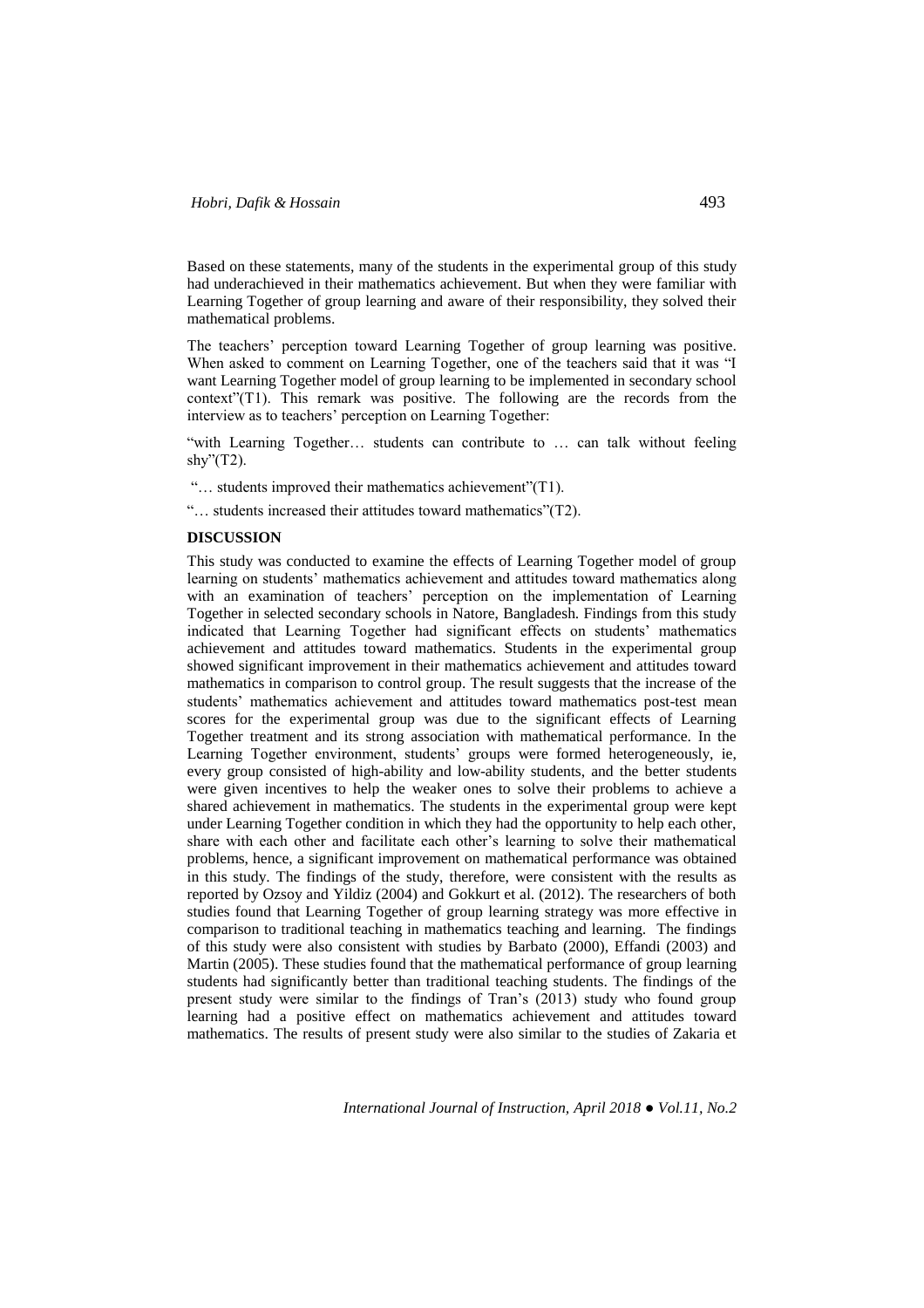al. (2010) and Alabekee et al. (2015). They found that the experimental group using group learning had higher mathematics achievement than the control group of traditional teaching method. The findings of this research study were also in line with the findings of Gubbad (2010) who found group learning model was better than the traditional way of teaching in improving students' performance in mathematics.

Data generated from the interview illustrated that the teachers were very positive with their comments toward the implementation of Learning Together model of group learning in the mathematics classrooms. With Learning Together, students who were initially shy gained confidence to speak and improved their confidence in classrooms. The comments highlighted from the interview sessions showed that the implementation of Learning Together in the mathematics classrooms encouraged students to be supportive and had more ideas to share with their group members to solve their mathematical problems. The teachers commented that their students liked group activities and could speak without being shy when they worked together in the experimental group. The benefits that were described by the teachers were shared responsibility and helping one another. When the students worked in the experimental group, teachers found that they have more information to contribute to the group. They were always active to share their knowledge to their group members. Based on the interview, the teachers perceived that the elements of Learning Together model were well received by the students which contributed to the improvement of their mathematics achievement and attitudes toward mathematics.

### **CONCLUSION**

Learning Together model of group learning had significant effects on students' mathematics achievement and attitudes toward mathematics, and the experimental teachers were positive in terms of their comments on the implementation of Learning Together in the mathematics classrooms. The findings revealed that the improvement of students' mathematics achievement and attitudes toward mathematics for the experimental group was due to the significant effects of the Learning Together treatment. It was found that students' mathematics achievement and attitudes mathematics were affected by exposure to the Learning Together in this research study. Students in the form of groups seemed to prefer to learn mathematics by sharing, helping, encouraging and facilitating each other's learning to reach a shared goal. The experimental teachers were of the same opinion with Learning Together model to be implemented in the secondary school context to improve students' mathematical performance. The findings based on the teachers' responses illustrated that Learning Together model was well received by both the students and the teachers, and Learning Together were effective in improving students' mathematical performance in the secondary mathematics classrooms. Therefore, Learning Together of group learning can successfully be implemented in secondary schools to promote students' mathematical performance in SSC examination, and education authorities in Bangladesh should encourage secondary teachers to practice Learning Together regularly and effectively, and teacher education institutions to make it part of their curriculum content. Finally, based on the findings and suggestions of this research study, future studies are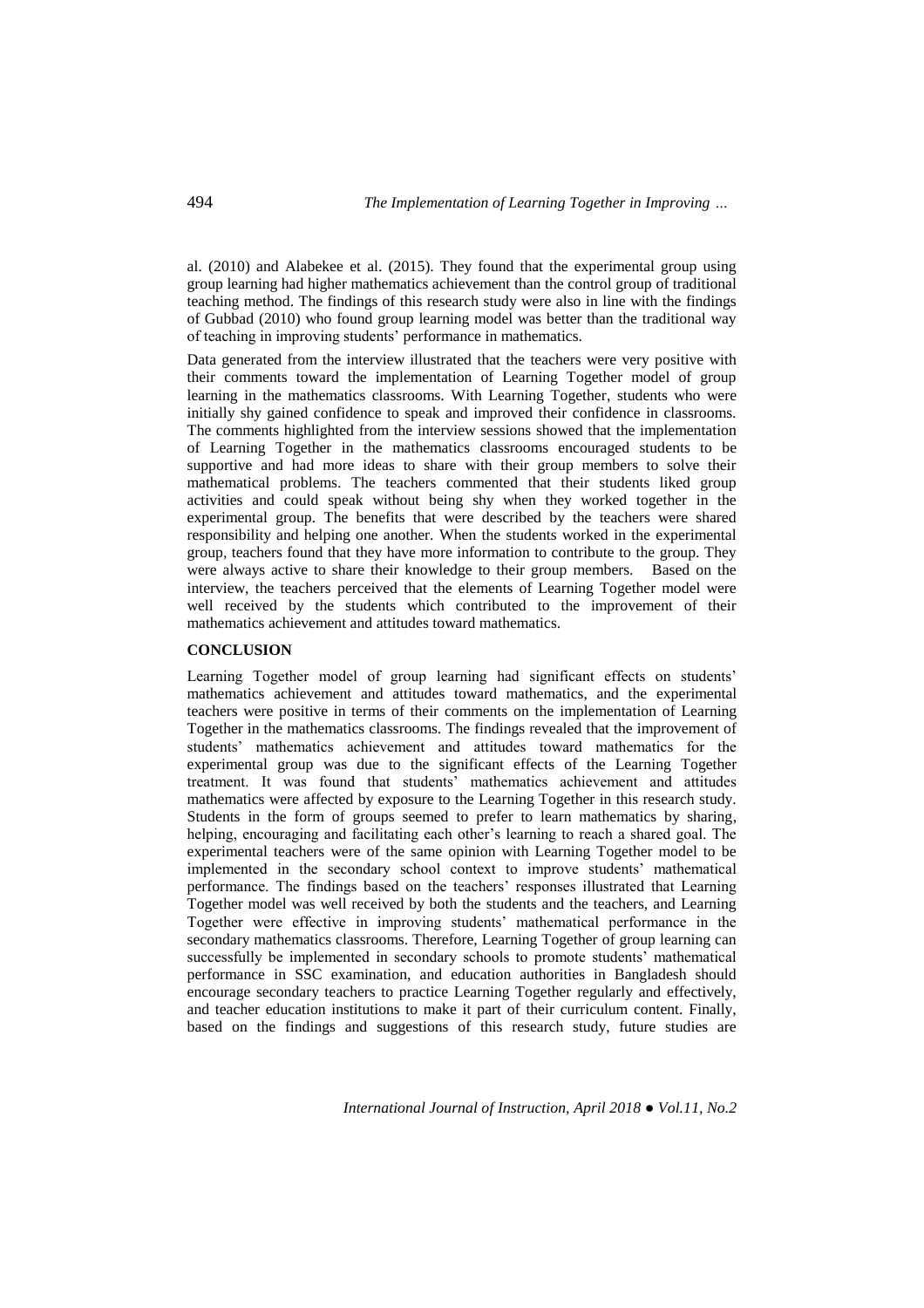encouraged on the importance of implementing Learning Together model in primary, secondary and tertiary levels by looking closer at the students' mathematical performance and teachers' perception in this study.

On the whole, Learning Together model of group learning contributed to the development of students' mathematical performance due to proper formation of groups, group members' cooperation to each other's learning and their sincerity to teachers' incentives during the treatment period, with this, this research study came to a conclusion that teachers' expertise on implementing Learning Together model can make our students mathematics loving and develop their interest in mathematics.

### **ACKNOWLEDGEMENT**

The authors are very grateful to Director, Natore Institute of Education and Research, Natote, Bangladesh for conducting this research study and gratefully acknowledge the support from Dean of Faculty of Teacher Training and Education, University of Jember, Indonesia as well as from Head of Department of Post-Graduate Mathematics Education of Faculty of Teacher Training and Education, University of Jember, Indonesia.

### **REFERENCES**

Alabekee, E. C., Samuel, A., & Osaat, S. D. (2015). Effects of cooperative learning strategy on students' learning experience and achievement in mathematics. *International Journal of Education Learning and Development,* 3(4), 67-75.

Barbato, R. (2000). *Policy implications of cooperative learning on the achievement and attitudes of secondary school mathematics students*. Ph.D. Thesis, Fordham University, New York.

Berg, K., & Latin, R. (1994). *Essential of modern research methods.* Englewood Cliffs, Prentice- Hall, Inc, NJ.

BISE (2014). *Board summary of the secondary school certificate examination-2014*. Ministry of Education, Dhaka, Bangladesh.

Campbell, D.T., & Stanley, J.C. (1963). *Experimental and quasi-experimental design for research.* Rand Mcnally College Publishing Company, Chicago.

Cohen, L., Manion, L., & Morrison, K. (2002). *Research method in education.* TJ International Ltd, Cornwall.

Effandi, Z. (2003). *The effects of cooperative learning on students in a matriculation mathematics class.* Ph.D. Thesis, Universiti Kebangsaan Malaysia, Bangi.

Fennema, E., & Sherman, J.A. (1976). *Fennema-Sherman mathematics attitude scales. Instruments designed to measure attitudes toward the learning of mathematics by males and female*s. JSAS Catalog of Selected Documents of Psychology, 6(31). (Ms. No. 1225).

Gokkurt, B., Dundar, S., Soylu, Y., & Akgun, L. (2012). The effects of learning together technique which is based on cooperative learning on students' achievement in mathematics class. *Procedia - Social and Behavioral Sciences*, 46, 3431-3434.